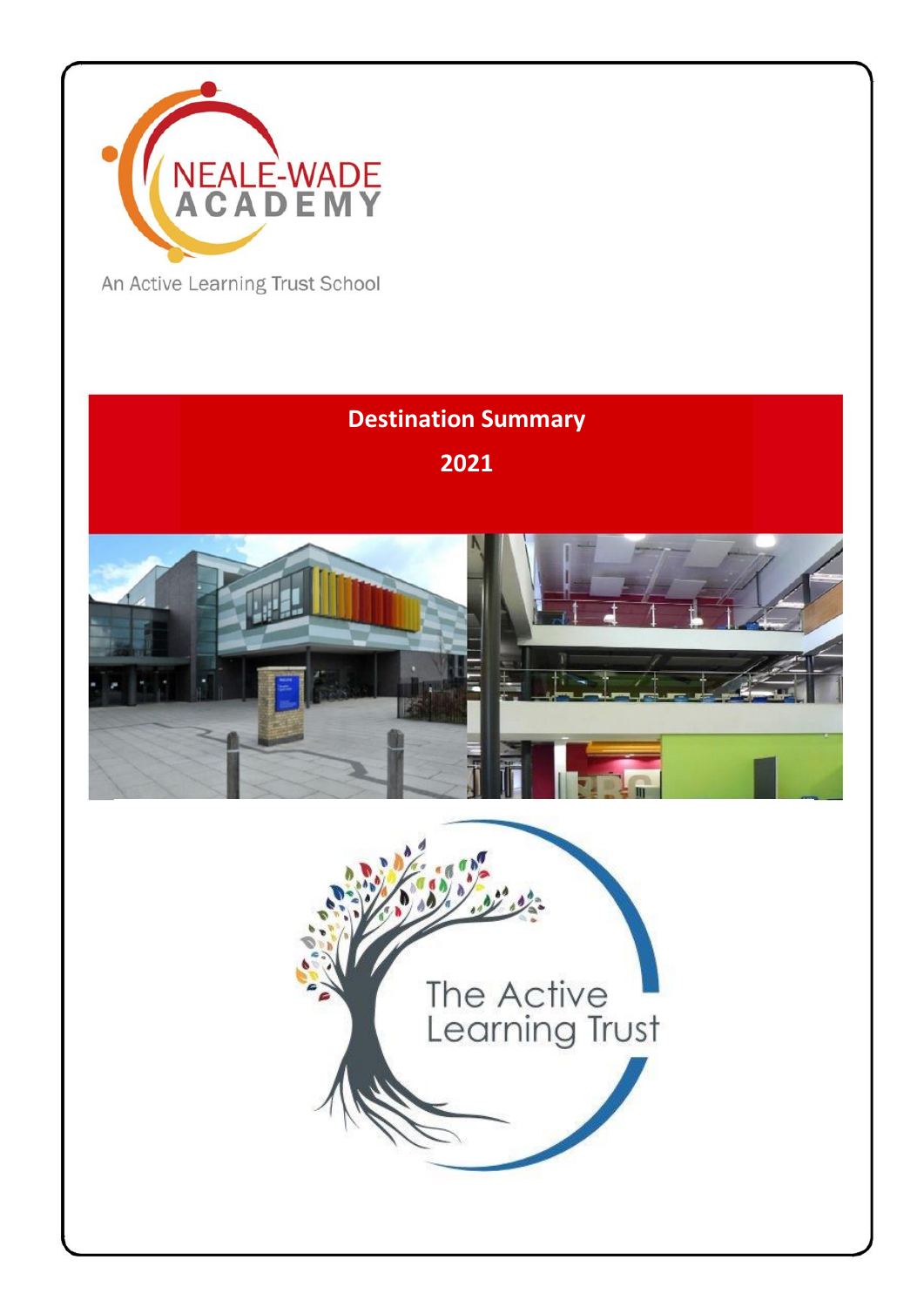#### **Destination Data 2021**

#### **Year 11**

- All students use impartial careers guidance to make choices about the next stage of their education, employment or training. A series of events throughout KS3 and KS4 provide students with careers education, engage students with local employers and training providers as well as universities – see Calendar of Events for specific details.
- The % of students progressing into further education, apprenticeships or employment with training is 95% currently prior to destination checks in November 2021. Very small numbers have gained apprenticeships. This is due partly to local availability for 16 year olds.
- All Year 11 students apply for Post 16 placements directly to the provider
- All Pupil Premium students and Identified students from a risk of NEET indicator have a careers interview with our guidance advisor
- Identified students will also have supported visits to local Post 16 Colleges to ensure all students receive conditional offers
- All student applications are tracked throughout Year 11
- Following receipt of LA data for 2020, NEET numbers are low for Neale-Wade Academy at 2.8% and slightly higher than other Cambridgeshire schools in 2020.

#### **To be updated November 2021.**

#### **Year 13**

- 54% of learners progressed on to higher education after their study programme with7% attended Russell Group universities.
- Most students (over 90%) complete their study programmes with qualifications relevant to their career aims and move into education, apprenticeships or employment
- A higher number than normal (16%) have chosen to defer a year and apply to university for 2022, many citing the pandemic as a reason.
- As of October 2021, 7% of students have unknown destinations.
- All Year 13 students and any Year 12 leavers receive high quality impartial careers advice that enables them to make well-informed decisions about their future plans.
- A range of activities are offered to students to support entry to both HE, apprenticeships and employment including personal statement and CV writing
- Students in Year 12 undertake work experience to support preparation to their chosen next steps this was limited this academic year with a mixture of live and virtual programmes.
- The number of students progressing onto apprenticeships is increasing.

**To be updated November 2021**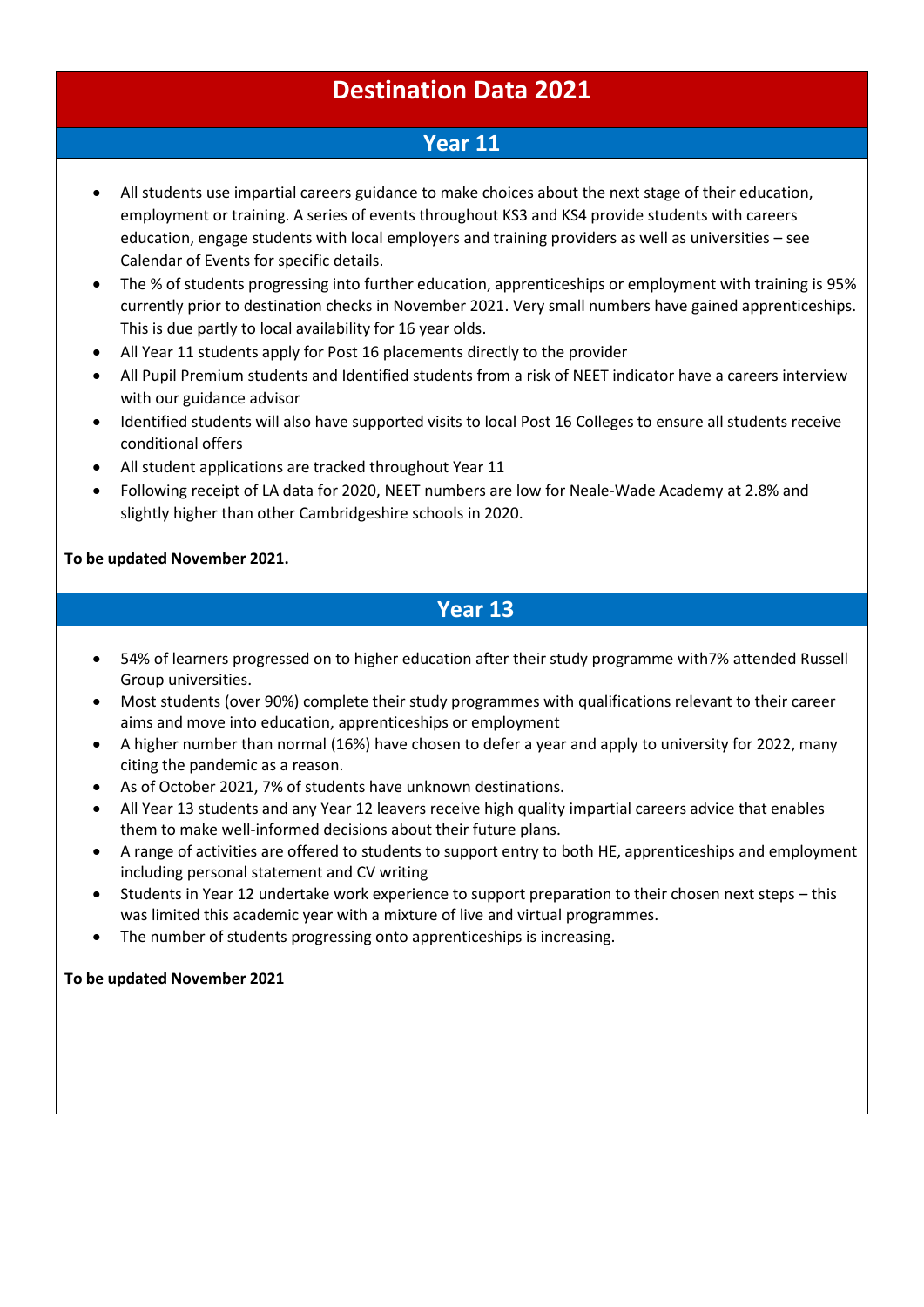### **Destination Data 2020– Year 11**

## **Neale-Wade Academy Year 11 Leaver Data 2020**

# **In-learning, Employment, NEET or Unknown 2020**



Gender Female Male

| Year                            | 2018   |      |              | 2019   |      |              | 2020   |      |       |
|---------------------------------|--------|------|--------------|--------|------|--------------|--------|------|-------|
| <b>Situation</b>                | Female | Male | <b>Total</b> | Female | Male | <b>Total</b> | Female | Male | Total |
| <b>FE College</b>               | 42     | 59   | 101          | 49     | 52   | 101          | 44     | 54   | 98    |
| <b>School Sixth Form</b>        | 37     | 36   | 73           | 56     | 54   | 110          | 55     | 38   | 93    |
| <b>Employment with training</b> | 6      | 12   | 18           | 3      | 4    | 7            | 2      | 5    |       |
| <b>NEET</b>                     | 3      |      | 4            | 2      | 3    | 5            |        | 5    | 6     |
| Sixth Form College              | 4      |      | 5            | 9      |      | 9            |        |      |       |
| <b>Unknown</b>                  |        | 3    | 4            |        | 2    | 3            |        | 2    | 2     |
| Employment no training          |        |      | 2            |        | 2    | 2            |        | 3    | 3     |
| Other (eg P/T Emp or learning)  |        |      |              | 3      |      | 4            |        |      | 2     |
| <b>Total</b>                    | 94     | 113  | 207          | 123    | 118  | 241          | 104    | 108  | 212   |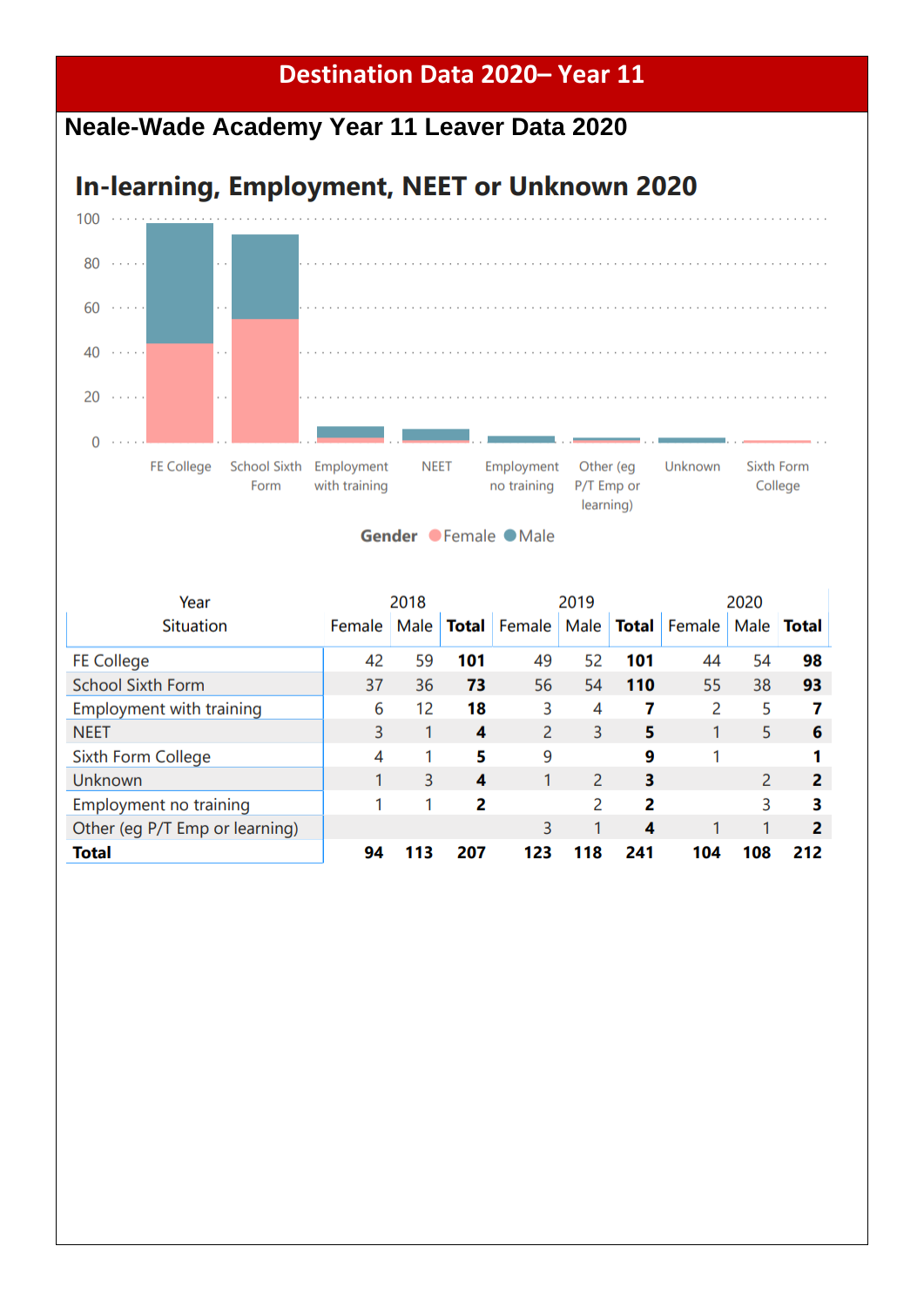

| Year              |        | 2018 |     |                              | 2019 |              | 2020   | <b>Total</b> |       |     |
|-------------------|--------|------|-----|------------------------------|------|--------------|--------|--------------|-------|-----|
| Qualification     | Female |      |     | Male   Total   Female   Male |      | <b>Total</b> | Female | Male         | Total |     |
| A Levels          | 36     | 34   | 70  |                              |      | 8            | 52     | 37           | 89    | 167 |
| Level 1           | 11     | 15   | 26  | 12                           | 15   | 27           | 8      | 12           | 20    | 73  |
| Level 2           | 15     | 25   | 40  | 20                           | 22   | 42           | 17     | 37           | 54    | 136 |
| Level 3           | 17     | 17   | 34  | 77                           | 70   | 147          | 24     | 11           | 35    | 216 |
| <b>Other Qual</b> | 4      | 5    | 9   |                              | 2    | з            |        |              |       | 13  |
| <b>Total</b>      | 83     | 96   | 179 |                              | 110  | 227          | 102    | 97           | 199   | 605 |